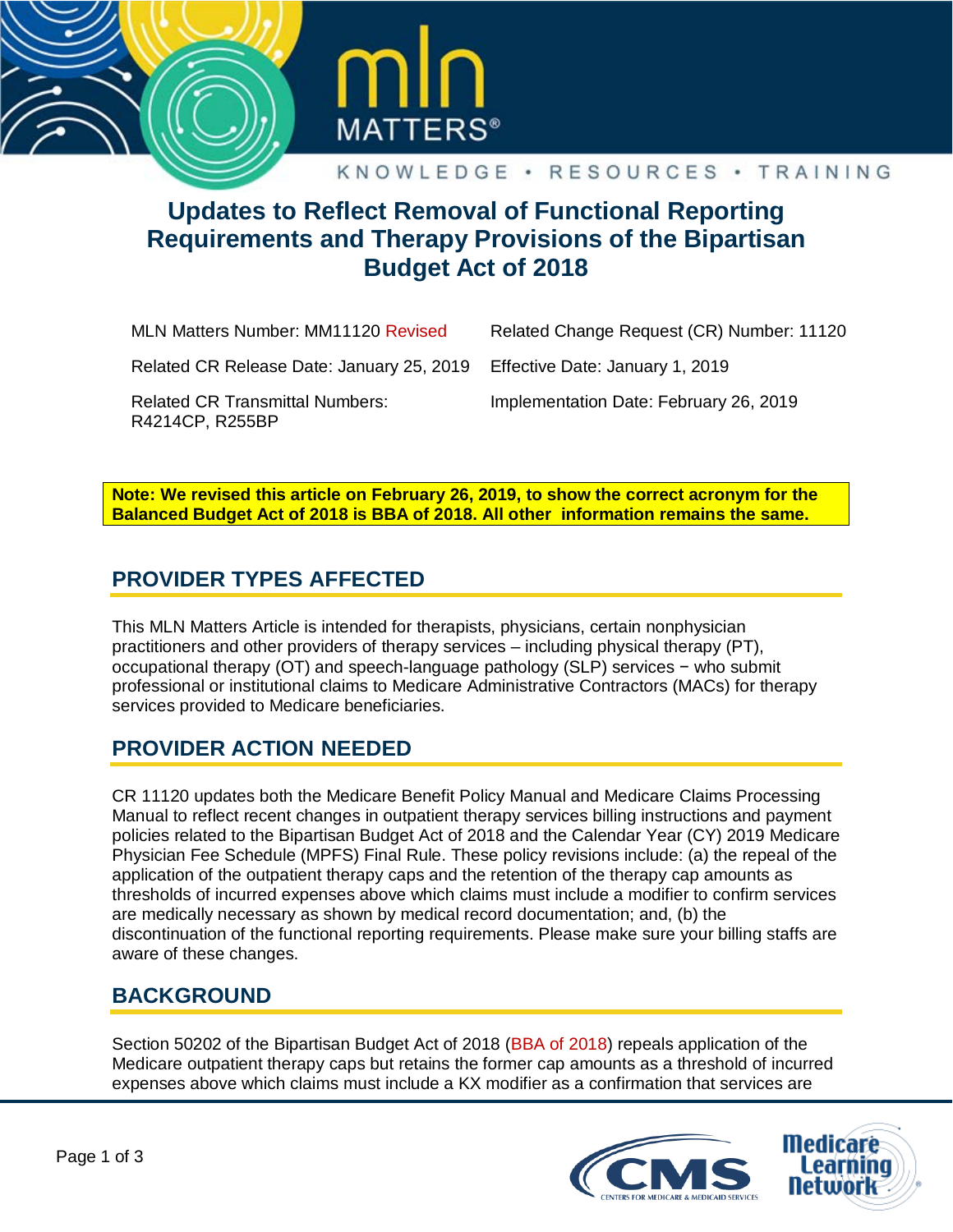medically necessary as justified by appropriate documentation in the medical record.

After a consideration of stakeholders' requests for burden reduction and a review of the Middle Class Tax Relief and Jobs Creation Act of 2012 (MCTRJCA) requirements, the Centers for Medicare & Medicaid Services (CMS) concluded in the CY 2019 MPFS final rule that continued collection of functional reporting data through the same format would not yield additional information to inform future analyses. The rule ended the functional reporting requirements to reduce burden of reporting for providers of therapy services.

CR 11120 updates Chapters 12 and 15 of the Medicare Benefit Policy Manual and Chapter 5 of the Medicare Claims Policy Manual to reflect these changes to law and regulation. **Note**: The relevant manual chapters are attached to CR 11120 for your review.

Effective for dates of service on or after January 1, 2018, providers of therapy services shall continue to report the KX modifier on claims as applicable. The modifier no longer represents an exception request but serves as a confirmation that services are medically necessary as justified by appropriate documentation in the medical record after the beneficiary has exceeded the threshold of incurred expenses.

Effective for dates of service on or after January 1, 2019, HCPCS G-codes and severity modifiers for functional reporting are no longer required on claims for therapy services.

#### **ADDITIONAL INFORMATION**

The official instructions for CR 11120 issued to your MAC regarding this change is available at [https://www.cms.gov/Regulations-and-](https://www.cms.gov/Regulations-and-Guidance/Guidance/Transmittals/2019Downloads/R4214CP.pdf)[Guidance/Guidance/Transmittals/2019Downloads/R4214CP.pdf](https://www.cms.gov/Regulations-and-Guidance/Guidance/Transmittals/2019Downloads/R4214CP.pdf) and [https://www.cms.gov/Regulations-and-](https://www.cms.gov/Regulations-and-Guidance/Guidance/Transmittals/2019Downloads/R255BP.pdf)[Guidance/Guidance/Transmittals/2019Downloads/R255BP.pdf.](https://www.cms.gov/Regulations-and-Guidance/Guidance/Transmittals/2019Downloads/R255BP.pdf)

If you have questions, your MACs may have more information. Find their website at [http://go.cms.gov/MAC-website-list.](http://go.cms.gov/MAC-website-list)

#### **DOCUMENT HISTORY**

| Date of Change   | <b>Description</b>                                                                                                                                                        |
|------------------|---------------------------------------------------------------------------------------------------------------------------------------------------------------------------|
|                  | February 26, 2019   We revised this article to show the correct acronym for the Balanced<br>Budget Act of 2018 is BBA of 2018. All other information remains the<br>same. |
| January 25, 2019 | Initial article released.                                                                                                                                                 |